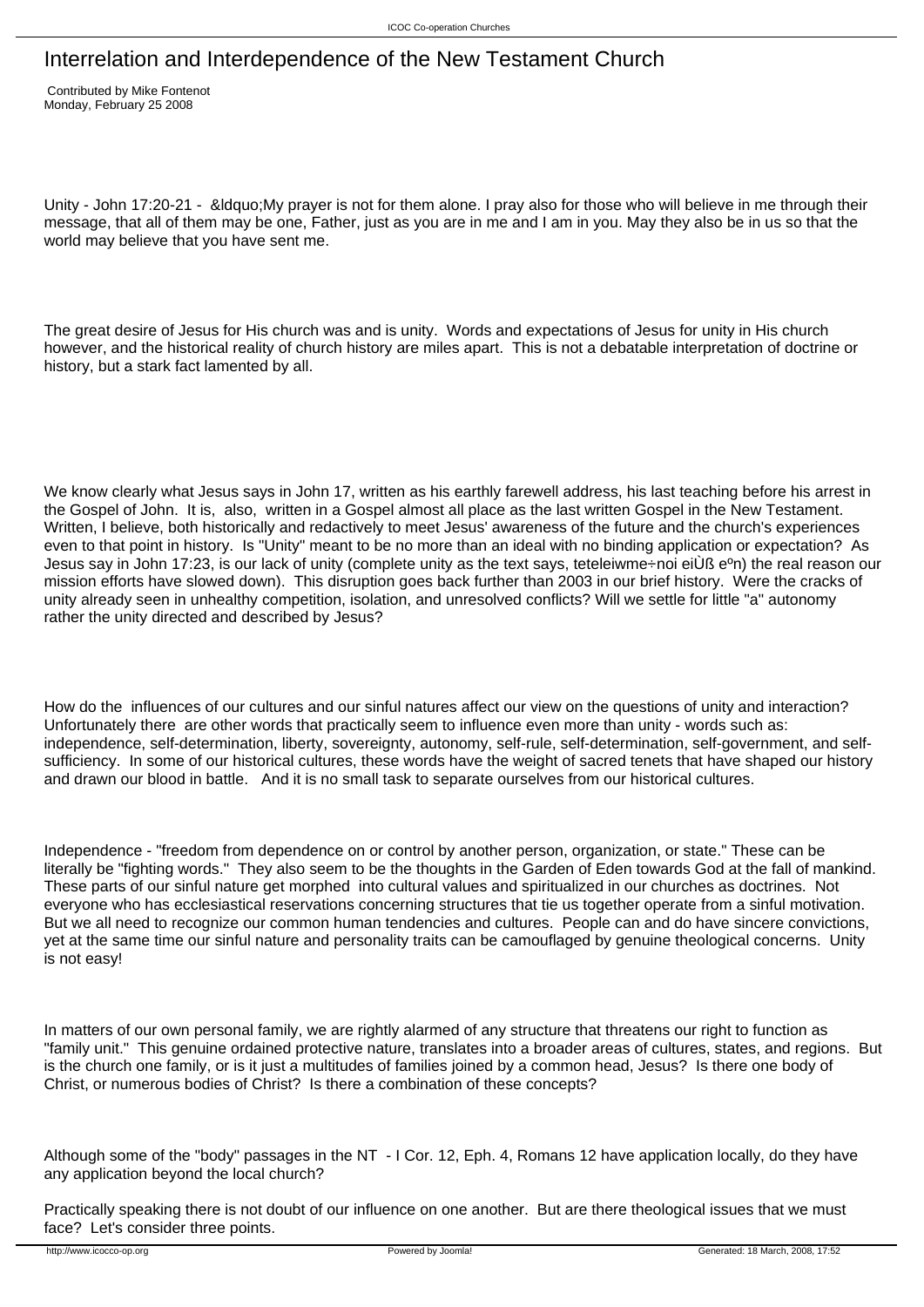- I. New Testament Evidence of both independence and interdependence
- II. Historical Issues
- III. Practical Applications and Suggestions

## I. New Testament Evidence Part I

## Connecting Ligaments

Eph. 4 : 11 It was he who gave some to be apostles, some to be prophets, some to be evangelists, and some to be pastors and teachers, 12 to prepare God's people for works of service, so that the body of Christ may be built up 13 until we all reach unity in the faith and in the knowledge of the Son of God and become mature, attaining to the whole measure of the fullness of Christ. 14 Then we will no longer be infants, tossed back and forth by the waves, and blown here and there by every wind of teaching and by the cunning and craftiness of men in their deceitful scheming. 15 Instead, speaking the truth in love, we will in all things grow up into him who is the Head, that is, Christ. 16 From him the whole body, joined and held together by every supporting ligament, grows and builds itself up in love, as each part does its work.

There seems to be general agreement that Ephesians is not an epistle written to one specific congregation, but more likely to the group of churches in Asia Minor. The word "Ephesus" in 1:2 is not in some our best early manuscripts (The earliest and most important MSS omit "in Ephesus" (&prod:46 å° B° 6 1739 [McionT,E]). There are very little personal references in the letter, an unlikely event since Paul spent the most time there of all his efforts (compare Romans where we know he has never been and see his list of greetings in chapter 16). There is also the practice of Paul writing letters to that particular region that he intended to be passed among the churches (Col. 4:16 After this letter has been read to you, see that it is also read in the church of the Laodiceans and that you in turn read the letter from Laodicea.).

From these scriptures what are some general principles:

 - Certain spiritual gifts are used to equip and unite the saints. Apostles/Prophets (scripture), evangelists, pastor-teachers are gifts that are meant to help the church reach the unity in the faith and maturity. They are meant to be connecting ligaments that bind the church together throughout regions and the world. Either those gifts are being used for unity, or by their same power they are being used to keep people apart. Either evangelists and elders/teachers are working at connecting churches, or they are working at keeping churches at a distance. We have seen this in our history. Most members have a great desire to be connected. It was true in the New Testament Church as well. Paul's relationship with even churches that he planted was often undermined by new leaders who came in and turned the church away from it founding father, Gal. 1:6-7, II Cor.(almost the whole letter). III John 9 describes the disruption when a leader separates the church from outside leadership(it wasn't just Paul's problem).

 - Paul's instructions to evangelists/ministers like Timothy,Titus, Tychicus, Epaphras, and others illustrate how he used them to function as "connecting ligaments" to the churches. Titus is sent to Crete, Corinth, Dalmatia. Timothy ministers to Corinth, Ephesus, Thessalonica as examples. They were keeping all the new works connected and cared for by mature brothers. Could these works choose another direction. Yes - 2Tim. 1:15 You know that everyone in the province of Asia has deserted me, including Phygelus and Hermogenes. But is that not an example of dysfunction rather than innate rights?

- The Restoration movement in general has only emphasized the gifts of apostles and prophets (their gift of the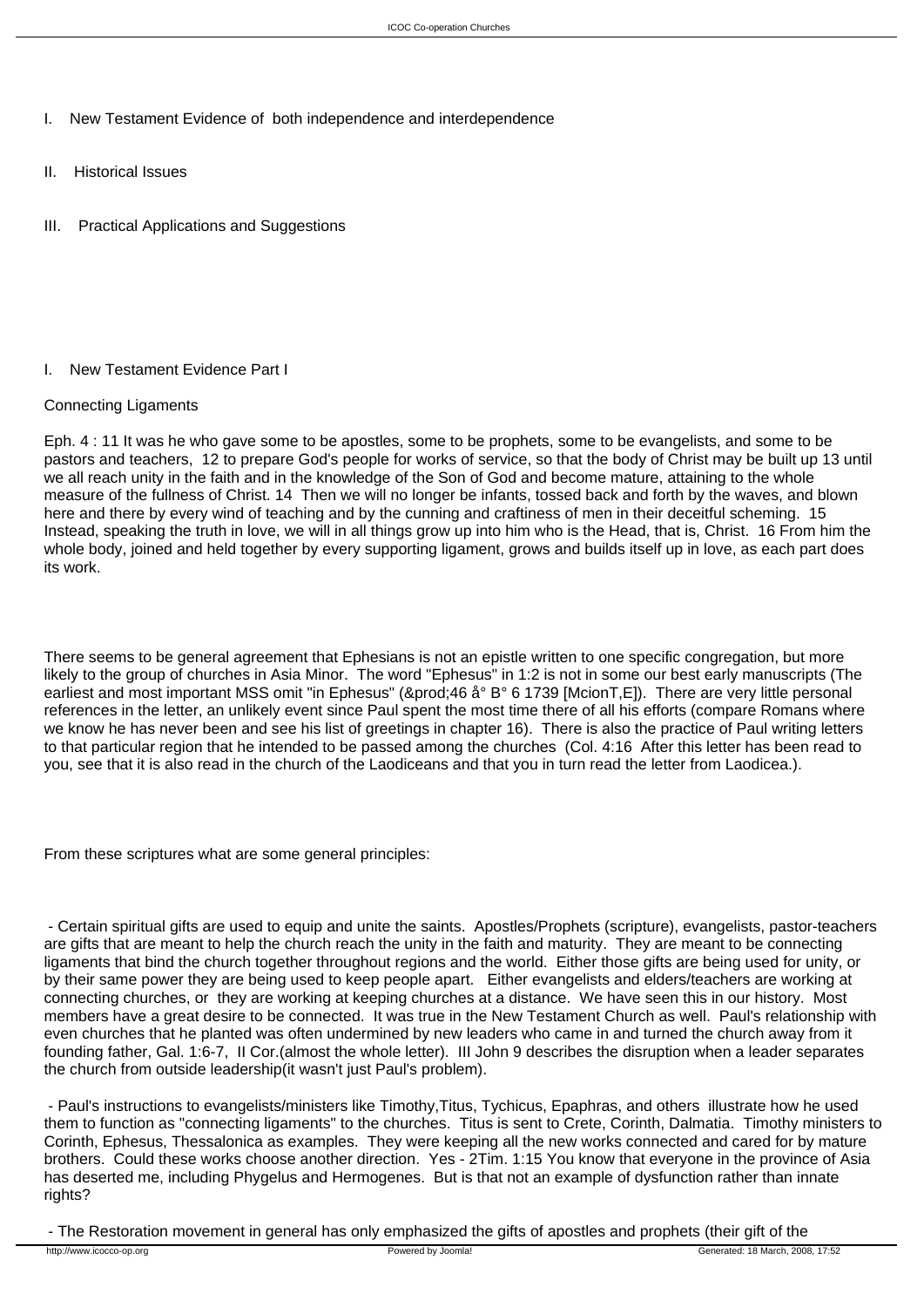scriptures) as the only active gift to unify us, not any ongoing gift of evangelists and elder/teachers who work out the practical aspects of unity. Their gifts, the latter, are meant to be giving flesh and blood applications of the biblical principles. The scriptures by themselves have never practically united the Church. There has always been the need for a life lived for Christ, the added factor, that brings the truths of God to people's hearts (Col. 1:24). Without these specific leadership gifts working, the broad unity of the church is diminished. There were roles that went beyond the local church in the New Testament. And if we going to stay connected, we still need these gifts today.

 - There was no head of the 1st century Church. Jesus served as that head then as He does now. But there does seem to be leaders in key geographic areas. Paul has his sphere of influence, James his, Apollos his, and Peter his, to name a few. Yet tremendous effort was exerted to keep unified. The Jerusalem meeting in Acts 15, the contribution for the poor saints in Jerusalem, the earlier response from the disciples in Antioch to the brothers in Judea, and many other efforts demonstrate their hearts.

 - Although Paul used the title of "apostle" to describe his office, it did not carry the same weight then as it does now in our lives. This seems to be reflected in the lack of respect that was at time shown him. As with most of God's prophets, they were honored more after their death than during their lives. Paul would send others not just because he was an Apostle, but because he was trying to oversee the works he had begun. The pattern was meant to be applied to others as in II Tim. 2:2, empowering others to continue to service the churches that he had begun.

#### II. Historical Examples in Acts and the Epistles, Part II

The methodology of Paul was to group churches regional to insure support and connection. There are regions that Paul specifically mentions. In addition, other regions are mentioned by Peter and others. For example - Judea, Galilee, Samaria, Phrygia, Galatia, Achaia, Pontus, Cappadoica, Asia, and Bithynia are listed and addressed as regions(Acts 9:31, 13:49, 16:6; 2 Cor. 11:10; I Peter 1:1).

In addition to regions, Peter, Paul, and James (and others) served in some capacity supervising over regions. There are regional responsibilities exercised by commended brothers. They seem to work together and influence each other though not without some tension. Paul, Peter, and James sharpened one another's perspective and stretched each other's spiritual understanding. They all worked to forge unity against the forces that would naturally separate. Paul's collection for the poor saints in Jerusalem surely was Paul's attempt to not only meet their physical needs but to keep the Jewish and Gentile disciples tied together as well as portray to his Jewish brothers the impact of the Gospel on the Gentiles. They took each other's counsel to insure that they helped unify rather than divide and make sure they were not running in vain (Gal. 2:2; Acts 21:22ff). Whether it is Paul correcting Peter in Antioch, Gal. 2, or James advising Paul in his last trip to Jerusalem on reducing the tension caused by his mission trips, they were very much involved in that great task to keep unified.

Financially, the different regions would aid each other as well. The Achians supported Paul while he was in Corinth. I am sure many would have had to support Paul while under house arrest in Rome with the tremendous expense of being housed and feed in the most expensive city in the world at that time, Rome. Mission trips would require great amounts of funding to go from place to place in the Roman world. Travel was not less expensive in the 1st Century, but more.

#### III. Practical Suggestions and Considerations

 - We must keep the same resolve to work at unity in our day. There is no doubt that the New Testament Church was spread across a broad geographic areas that prevented good communication and fellowship. If Thomas made it to India and Paul to Spain, I am sure they had little contact. In our day, to use a phrase coined by Thomas Friedman, "the world is flat." If the NT church could have communicated as we can, would they have used those tools? We are all a day's travel from one another and available instantly to interact verbally and visually. What would have taken traveling evangelists in the 1st century weeks and months, for us it only hours(and we complain about that!).

 - Though we are fairly comfortable in supporting a formal benevolent organization to coordinate our help to those in need, which has no NT precedent, we are uncomfortable supporting a supra church organization that does the same in